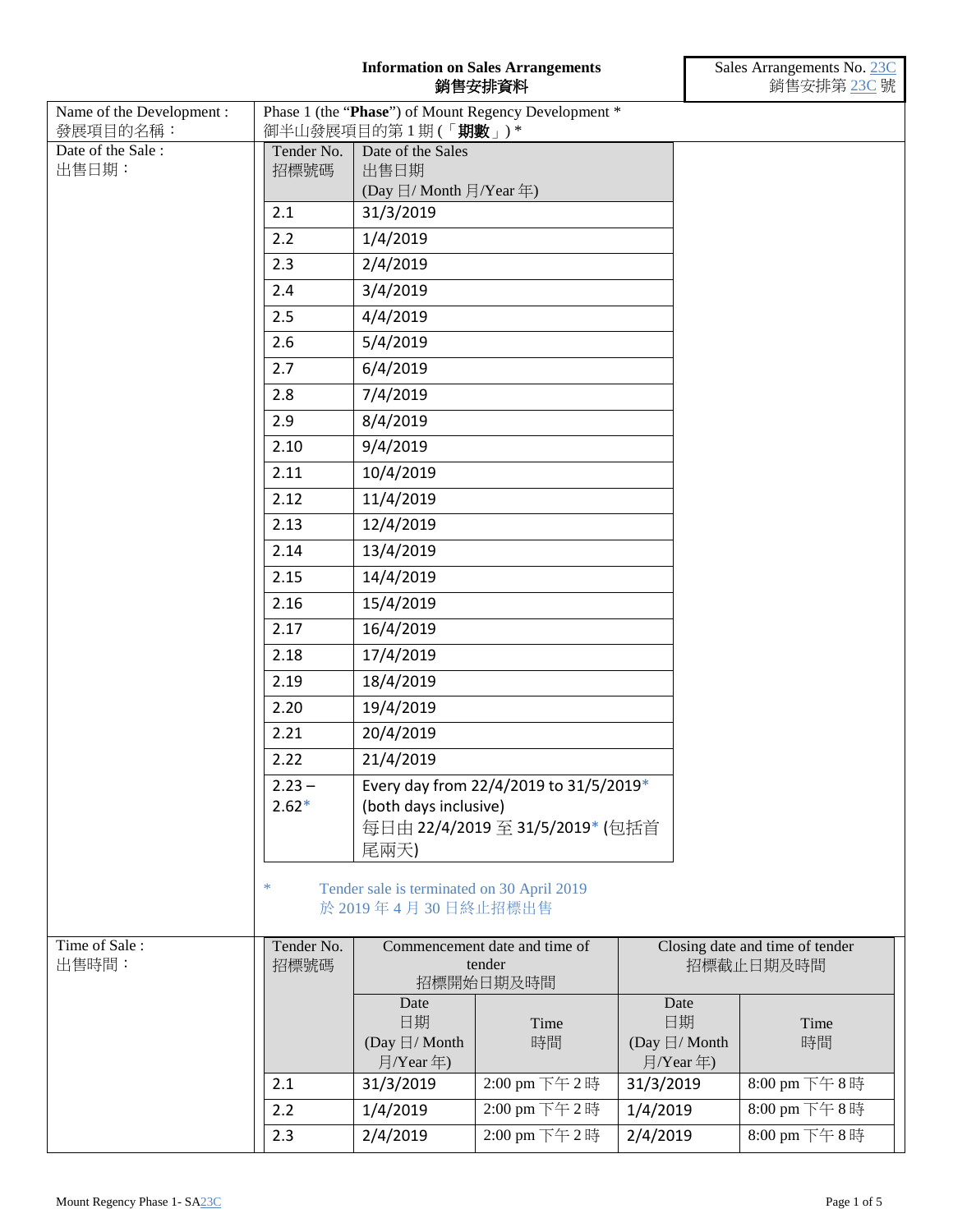|                                                                                                           | 2.4                                                                                              | 3/4/2019                                                                                                                                                                      | 2:00 pm 下午2時                                                             | 3/4/2019                                                                                                                        | 8:00 pm 下午8時                                                         |
|-----------------------------------------------------------------------------------------------------------|--------------------------------------------------------------------------------------------------|-------------------------------------------------------------------------------------------------------------------------------------------------------------------------------|--------------------------------------------------------------------------|---------------------------------------------------------------------------------------------------------------------------------|----------------------------------------------------------------------|
|                                                                                                           | 2.5                                                                                              | 4/4/2019                                                                                                                                                                      | 2:00 pm 下午2時                                                             | 4/4/2019                                                                                                                        | 8:00 pm 下午8時                                                         |
|                                                                                                           | 2.6                                                                                              | 5/4/2019                                                                                                                                                                      | 2:00 pm 下午 2時                                                            | 5/4/2019                                                                                                                        | 8:00 pm 下午8時                                                         |
|                                                                                                           | 2.7                                                                                              | 6/4/2019                                                                                                                                                                      | 2:00 pm 下午2時                                                             | 6/4/2019                                                                                                                        | 8:00 pm 下午8時                                                         |
|                                                                                                           | 2.8                                                                                              | 7/4/2019                                                                                                                                                                      | 2:00 pm 下午2時                                                             | 7/4/2019                                                                                                                        | 8:00 pm 下午8時                                                         |
|                                                                                                           | 2.9                                                                                              | 8/4/2019                                                                                                                                                                      | 2:00 pm 下午2時                                                             | 8/4/2019                                                                                                                        | 8:00 pm 下午8時                                                         |
|                                                                                                           | 2.10                                                                                             | 9/4/2019                                                                                                                                                                      | 2:00 pm 下午2時                                                             | 9/4/2019                                                                                                                        | 8:00 pm 下午8時                                                         |
|                                                                                                           | 2.11                                                                                             | 10/4/2019                                                                                                                                                                     | 2:00 pm 下午2時                                                             | 10/4/2019                                                                                                                       | 8:00 pm 下午8時                                                         |
|                                                                                                           | 2.12                                                                                             | 11/4/2019                                                                                                                                                                     | 2:00 pm 下午 2時                                                            | 11/4/2019                                                                                                                       | 8:00 pm 下午8時                                                         |
|                                                                                                           | 2.13                                                                                             | 12/4/2019                                                                                                                                                                     | 2:00 pm 下午2時                                                             | 12/4/2019                                                                                                                       | 8:00 pm 下午8時                                                         |
|                                                                                                           | 2.14                                                                                             | 13/4/2019                                                                                                                                                                     | 2:00 pm 下午2時                                                             | 13/4/2019                                                                                                                       | 8:00 pm 下午8時                                                         |
|                                                                                                           | 2.15                                                                                             | 14/4/2019                                                                                                                                                                     | 2:00 pm 下午2時                                                             | 14/4/2019                                                                                                                       | 8:00 pm 下午8時                                                         |
|                                                                                                           | 2.16                                                                                             | 15/4/2019                                                                                                                                                                     | 2:00 pm 下午2時                                                             | 15/4/2019                                                                                                                       | 8:00 pm 下午8時                                                         |
|                                                                                                           | 2.17                                                                                             | 16/4/2019                                                                                                                                                                     | 2:00 pm 下午2時                                                             | 16/4/2019                                                                                                                       | 8:00 pm 下午8時                                                         |
|                                                                                                           | 2.18                                                                                             | 17/4/2019                                                                                                                                                                     | 2:00 pm 下午2時                                                             | 17/4/2019                                                                                                                       | 8:00 pm 下午8時                                                         |
|                                                                                                           | 2.19                                                                                             | 18/4/2019                                                                                                                                                                     | 2:00 pm 下午2時                                                             | 18/4/2019                                                                                                                       | 8:00 pm 下午8時                                                         |
|                                                                                                           | 2.20                                                                                             | 19/4/2019                                                                                                                                                                     | 2:00 pm 下午2時                                                             | 19/4/2019                                                                                                                       | 8:00 pm 下午8時                                                         |
|                                                                                                           | 2.21                                                                                             | 20/4/2019                                                                                                                                                                     | 2:00 pm 下午2時                                                             | 20/4/2019                                                                                                                       | 8:00 pm 下午8時                                                         |
|                                                                                                           | 2.22                                                                                             | 21/4/2019                                                                                                                                                                     | 2:00 pm 下午2時                                                             | 21/4/2019                                                                                                                       | 8:00 pm 下午8時                                                         |
|                                                                                                           | $2.23 -$<br>$2.62*$<br>*                                                                         | Every day<br>from<br>22/4/2019<br>to 31/5/2019*<br>(both days<br>inclusive)<br>每日由<br>22/4/2019 至<br>31/5/2019*<br>(包括首尾兩<br>天)<br>Tender sale is terminated on 30 April 2019 | 2:00 pm 下午2時<br>(Daily for each<br>corresponding<br>tender 每日就各相<br>應招標) | Every day<br>from<br>22/4/2019<br>to 31/5/2019*<br>(both days<br>inclusive)<br>每日由<br>22/4/2019 至<br>31/5/2019*<br>(包括首尾兩<br>天) | 8:00 pm 下午8時<br>(Daily for each<br>corresponding tender<br>每日就各相應招標) |
|                                                                                                           |                                                                                                  | 於 2019年4月30日終止招標出售                                                                                                                                                            |                                                                          |                                                                                                                                 |                                                                      |
| Place where the sale will take<br>place :                                                                 | 62/F, International Commerce Centre, No. 1 Austin Road West, Kowloon, Hong Kong ("ICC<br>Venue") |                                                                                                                                                                               |                                                                          |                                                                                                                                 |                                                                      |
| 出售地點:                                                                                                     | 香港九龍柯士甸道西1號環球貿易廣場 62樓 (下稱「ICC會場」)                                                                |                                                                                                                                                                               |                                                                          |                                                                                                                                 |                                                                      |
| Number of specified<br>residential properties that will<br>be offered to be sold:<br>將提供出售的指明住宅物業<br>的數目: | $10^{6}$ 9 0                                                                                     |                                                                                                                                                                               |                                                                          |                                                                                                                                 |                                                                      |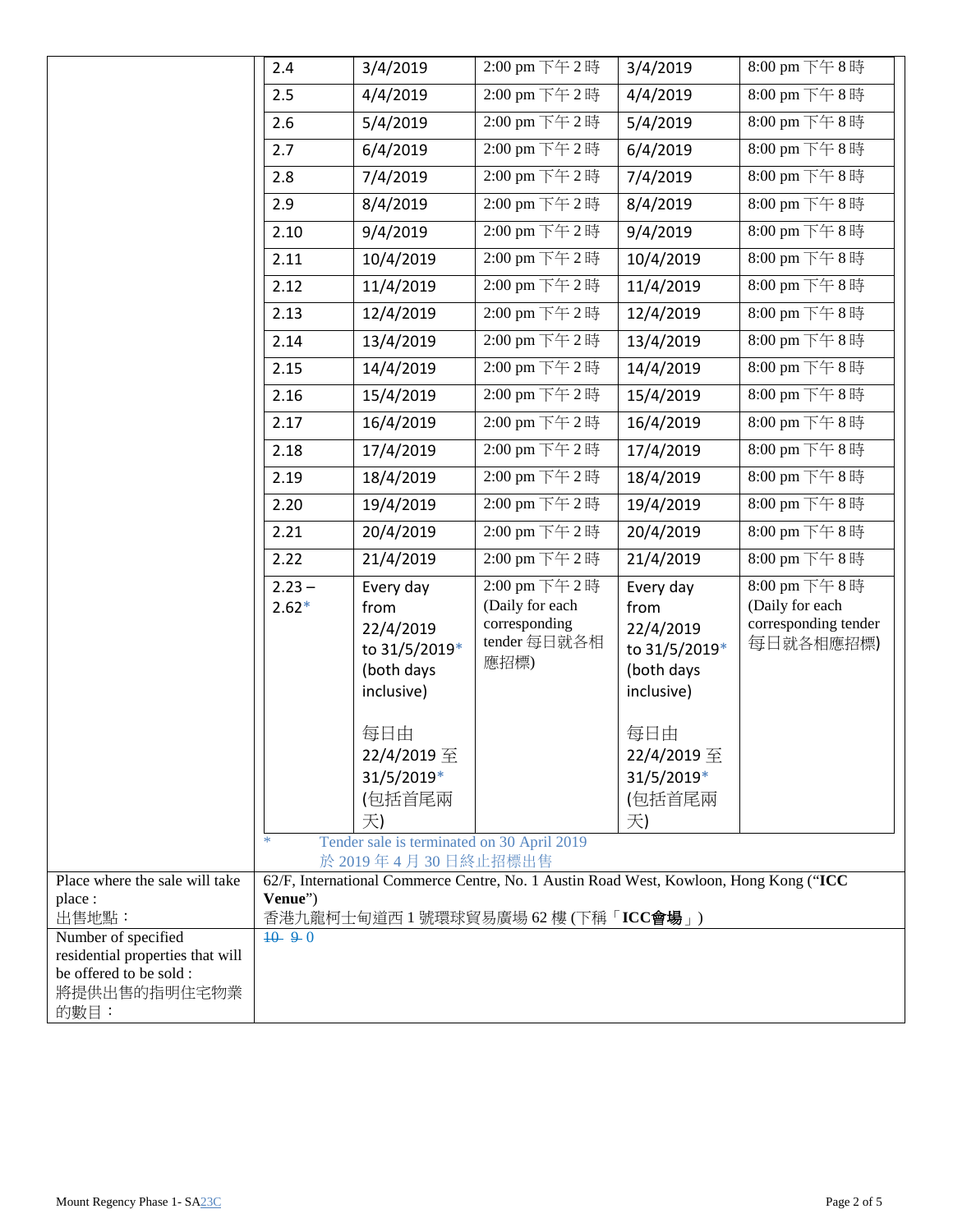## **Description of the residential properties that will be offered to be sold:** 將提供出售的指明住宅物業的描述:

The following units in Tower 1A: 以下在第 1A 座的單位: 5H, 26H, 27H, 28H

The following units in Tower 1B: 以下在第 1B 座的單位: 3A, 20A, 12B, 28B, 25F, 26F

**The method to be used to determine the order of priority in which each of the persons interested in purchasing any of the specified residential properties may select the residential property that the person wishes to purchase :**

將會使用何種方法,決定有意購買該等指明住宅物業的每名人士可揀選其意欲購買的住宅物業的優先次序:

Sale by Tender – See details and particulars in the tender notice. During the following periods, the tender

notice and other relevant tender documents will be made available for collection free of charge at 62/F, International Commerce Centre, No. 1 Austin Road West, Kowloon, Hong Kong: -

以招標方式出售 – 請參閱招標公告的細節和詳情。招標公告及其他招標文件可於以下時段於香港九龍柯士甸道西 1 號環球貿 易廣場 62 樓免費領取: -

| Tender | Specified residential properties that will be           | Tender notice and other relevant tender documents will be  |                              |  |
|--------|---------------------------------------------------------|------------------------------------------------------------|------------------------------|--|
| No.    | offered to be sold (see Note (3) and (4) Under "Other   | made available for collection during the following periods |                              |  |
| 招標號    | Matters")                                               | 於以下時段,招標公告及其他相關招標文件可供領取                                    |                              |  |
| 碼      | 將提供出售的指明住宅物業(見「其他事項」第(3)                                | Date                                                       |                              |  |
|        | 項)                                                      | 日期                                                         | Time                         |  |
|        |                                                         | (Day 日/ Month                                              | 時間                           |  |
|        |                                                         | 月/Year年)                                                   |                              |  |
| 2.1    | All the specified residential properties set out in the | 31/3/2019                                                  | From 12:00 noon to 8:00 p.m. |  |
|        | <b>Sales Arrangements</b>                               |                                                            | 正午12時至下午8時                   |  |
|        | 所有於銷售安排中列出的指明住宅物業                                       |                                                            |                              |  |
| 2.2    | All the available and remaining specified properties    | 1/4/2019                                                   | From 12:00 noon to 8:00 p.m. |  |
|        | 所有可供出售及餘下的指明住宅物業                                        |                                                            | 正午12時至下午8時                   |  |
| 2.3    | All the available and remaining specified properties    | 2/4/2019                                                   | From 12:00 noon to 8:00 p.m. |  |
|        | 所有可供出售及餘下的指明住宅物業                                        |                                                            | 正午12時至下午8時                   |  |
| 2.4    | All the available and remaining specified properties    | 3/4/2019                                                   | From 12:00 noon to 8:00 p.m. |  |
|        | 所有可供出售及餘下的指明住宅物業                                        |                                                            | 正午12時至下午8時                   |  |
| 2.5    | All the available and remaining specified properties    | 4/4/2019                                                   | From 12:00 noon to 8:00 p.m. |  |
|        | 所有可供出售及餘下的指明住宅物業                                        |                                                            | 正午12時至下午8時                   |  |
| 2.6    | All the available and remaining specified properties    | 5/4/2019                                                   | From 12:00 noon to 8:00 p.m. |  |
|        | 所有可供出售及餘下的指明住宅物業                                        |                                                            | 正午12時至下午8時                   |  |
| 2.7    | All the available and remaining specified properties    | 6/4/2019                                                   | From 12:00 noon to 8:00 p.m. |  |
|        | 所有可供出售及餘下的指明住宅物業                                        |                                                            | 正午12時至下午8時                   |  |
| 2.8    | All the available and remaining specified properties    | 7/4/2019                                                   | From 12:00 noon to 8:00 p.m. |  |
|        | 所有可供出售及餘下的指明住宅物業                                        |                                                            | 正午12時至下午8時                   |  |
| 2.9    | All the available and remaining specified properties    | 8/4/2019                                                   | From 12:00 noon to 8:00 p.m. |  |
|        | 所有可供出售及餘下的指明住宅物業                                        |                                                            | 正午12時至下午8時                   |  |
| 2.10   | All the available and remaining specified properties    | 9/4/2019                                                   | From 12:00 noon to 8:00 p.m. |  |
|        | 所有可供出售及餘下的指明住宅物業                                        |                                                            | 正午12時至下午8時                   |  |
| 2.11   | All the available and remaining specified properties    | 10/4/2019                                                  | From 12:00 noon to 8:00 p.m. |  |
|        | 所有可供出售及餘下的指明住宅物業                                        |                                                            | 正午12時至下午8時                   |  |
| 2.12   | All the available and remaining specified properties    | 11/4/2019                                                  | From 12:00 noon to 8:00 p.m. |  |
|        | 所有可供出售及餘下的指明住宅物業                                        |                                                            | 正午12時至下午8時                   |  |
| 2.13   | All the available and remaining specified properties    | 12/4/2019                                                  | From 12:00 noon to 8:00 p.m. |  |
|        | 所有可供出售及餘下的指明住宅物業                                        |                                                            | 正午12時至下午8時                   |  |
| 2.14   | All the available and remaining specified properties    | 13/4/2019                                                  | From 12:00 noon to 8:00 p.m. |  |
|        | 所有可供出售及餘下的指明住宅物業                                        |                                                            | 正午12時至下午8時                   |  |
| 2.15   | All the available and remaining specified properties    | 14/4/2019                                                  | From 12:00 noon to 8:00 p.m. |  |
|        | 所有可供出售及餘下的指明住宅物業                                        |                                                            | 正午12時至下午8時                   |  |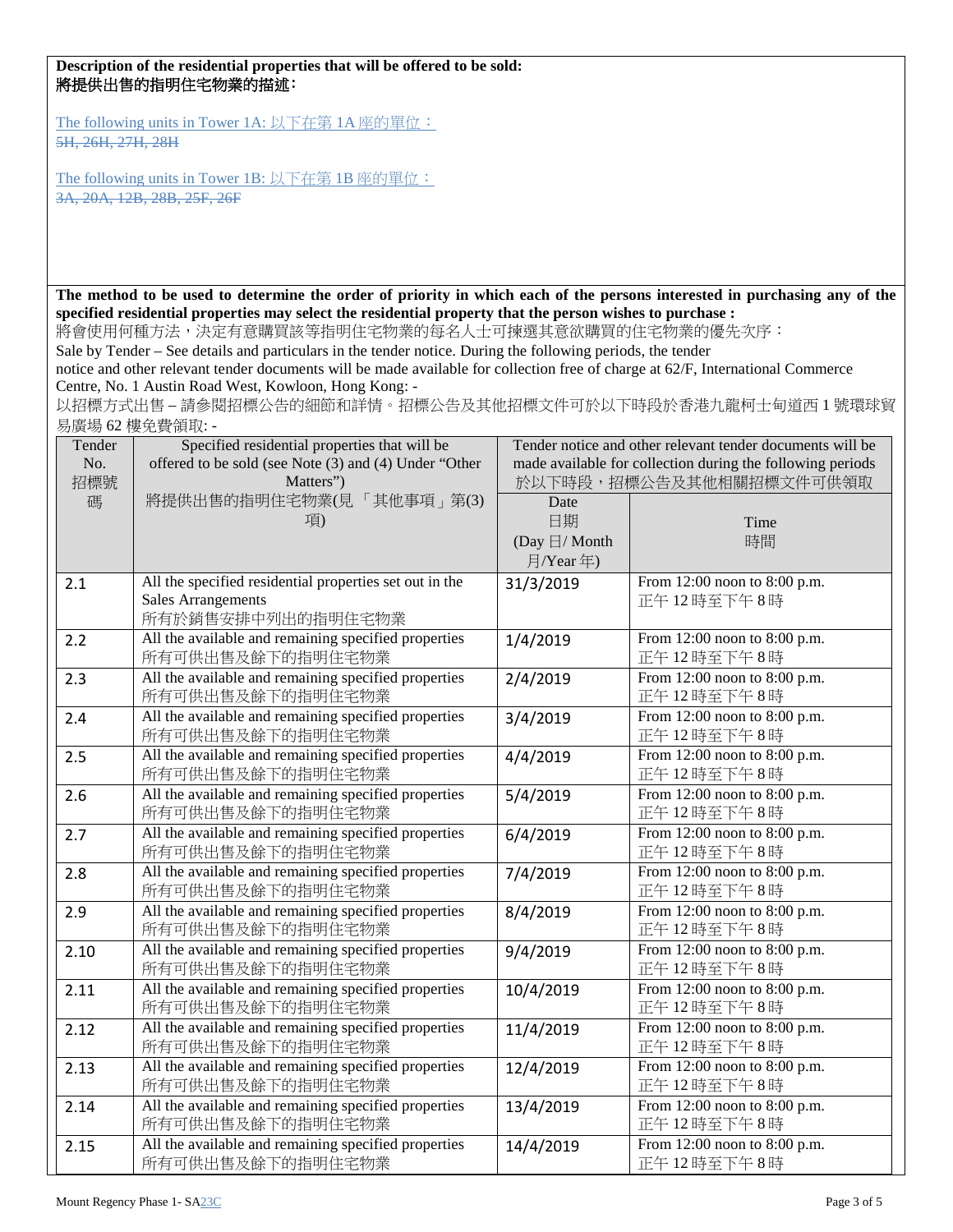| 2.16     | All the available and remaining specified properties                                                                        | 15/4/2019      | From 12:00 noon to 8:00 p.m.        |
|----------|-----------------------------------------------------------------------------------------------------------------------------|----------------|-------------------------------------|
|          | 所有可供出售及餘下的指明住宅物業                                                                                                            |                | 正午12時至下午8時                          |
| 2.17     | All the available and remaining specified properties                                                                        | 16/4/2019      | From 12:00 noon to 8:00 p.m.        |
|          | 所有可供出售及餘下的指明住宅物業                                                                                                            |                | 正午12時至下午8時                          |
| 2.18     | All the available and remaining specified properties                                                                        | 17/4/2019      | From 12:00 noon to 8:00 p.m.        |
|          | 所有可供出售及餘下的指明住宅物業                                                                                                            |                | 正午12時至下午8時                          |
| 2.19     | All the available and remaining specified properties                                                                        | 18/4/2019      | From 12:00 noon to 8:00 p.m.        |
|          | 所有可供出售及餘下的指明住宅物業                                                                                                            |                | 正午12時至下午8時                          |
| 2.20     | All the available and remaining specified properties                                                                        | 19/4/2019      | From 12:00 noon to 8:00 p.m.        |
|          | 所有可供出售及餘下的指明住宅物業                                                                                                            |                | 正午12時至下午8時                          |
| 2.21     | All the available and remaining specified properties                                                                        | 20/4/2019      | From 12:00 noon to 8:00 p.m.        |
|          | 所有可供出售及餘下的指明住宅物業                                                                                                            |                | 正午12時至下午8時                          |
| 2.22     | All the available and remaining specified properties                                                                        | 21/4/2019      | From 12:00 noon to 8:00 p.m.        |
|          | 所有可供出售及餘下的指明住宅物業                                                                                                            |                | 正午12時至下午8時                          |
| $2.23 -$ | All the available and remaining specified properties                                                                        | Every day from | From 12:00 noon to 8:00 p.m. (Daily |
| $2.62*$  | 所有可供出售及餘下的指明住宅物業                                                                                                            | 22/4/2019      | for each corresponding tender)      |
|          |                                                                                                                             | to 31/5/2019*  | 由正午12時至下午8時(每日就各                    |
|          |                                                                                                                             | (both days     | 相應招標)                               |
|          |                                                                                                                             | inclusive)     |                                     |
|          |                                                                                                                             |                |                                     |
|          |                                                                                                                             | 每日由            |                                     |
|          |                                                                                                                             | 22/4/2019 至    |                                     |
|          |                                                                                                                             | 31/5/2019*     |                                     |
|          |                                                                                                                             |                |                                     |
|          |                                                                                                                             | (包括首尾兩天)       |                                     |
| $\ast$   | Tender sale is terminated on 30 April 2019                                                                                  |                |                                     |
|          | 於 2019年4月30日終止招標出售                                                                                                          |                |                                     |
|          |                                                                                                                             |                |                                     |
|          | The method to be used, where 2 or more persons are interested in purchasing a particular specified residential property, to |                |                                     |

**determine the order of priority in which each of those persons may proceed with the purchase:** 在有兩人或多於兩人有意購買同一個指明住宅物業的情況下,將會使用何種方法決定每名該等人士可購買該物業的優先次 序:

Please refer to the tender notices and other relevant tender documents. 請參照招標公告及其他相關招標文件。